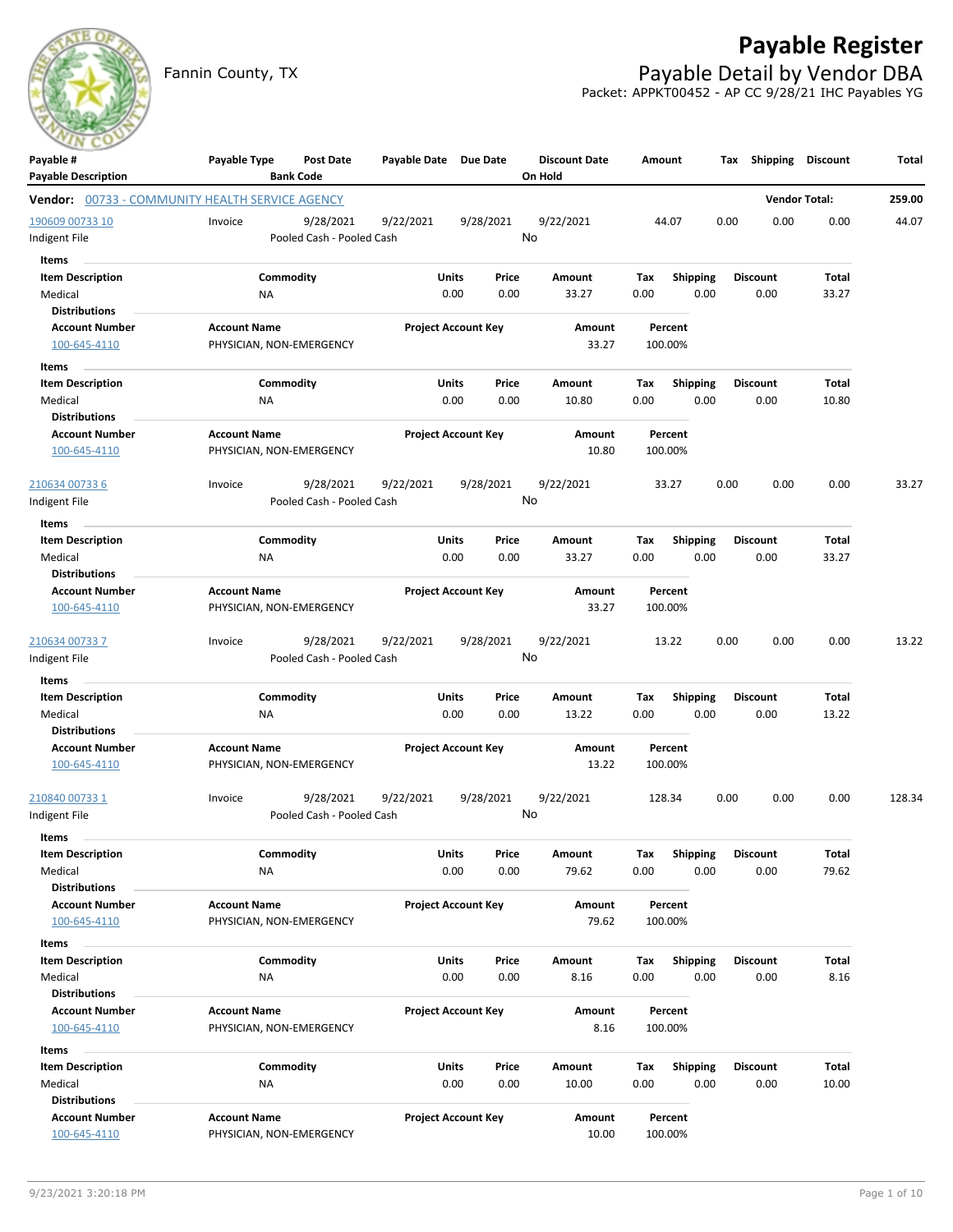**Payable Register Packet: APPKT00452 - AP CC 9/28/21 IHC Payables YG**

| Payable #<br><b>Payable Description</b> | Payable Type<br>Post Date<br><b>Bank Code</b> | Payable Date Due Date |                                | <b>Discount Date</b><br>On Hold | Amount                         | Tax  | Shipping                | <b>Discount</b> | Total    |
|-----------------------------------------|-----------------------------------------------|-----------------------|--------------------------------|---------------------------------|--------------------------------|------|-------------------------|-----------------|----------|
| Items<br><b>Item Description</b>        | Commodity                                     |                       | Units<br>Price                 | Amount                          | Tax                            |      | <b>Discount</b>         | Total           |          |
| Medical                                 | ΝA                                            |                       | 0.00<br>0.00                   | 7.58                            | <b>Shipping</b><br>0.00        | 0.00 | 0.00                    | 7.58            |          |
| <b>Distributions</b>                    |                                               |                       |                                |                                 |                                |      |                         |                 |          |
| <b>Account Number</b>                   | <b>Account Name</b>                           |                       | <b>Project Account Key</b>     | Amount                          | Percent                        |      |                         |                 |          |
| 100-645-4110                            | PHYSICIAN, NON-EMERGENCY                      |                       |                                | 7.58                            | 100.00%                        |      |                         |                 |          |
| Items                                   |                                               |                       |                                |                                 |                                |      |                         |                 |          |
| <b>Item Description</b>                 | Commodity                                     |                       | Units<br>Price                 | Amount                          | <b>Shipping</b><br>Tax         |      | Discount                | Total           |          |
| Medical                                 | NA                                            |                       | 0.00<br>0.00                   | 14.11                           | 0.00                           | 0.00 | 0.00                    | 14.11           |          |
| <b>Distributions</b>                    |                                               |                       |                                |                                 |                                |      |                         |                 |          |
| <b>Account Number</b>                   | <b>Account Name</b>                           |                       | <b>Project Account Key</b>     | Amount                          | Percent                        |      |                         |                 |          |
| 100-645-4110                            | PHYSICIAN, NON-EMERGENCY                      |                       |                                | 14.11                           | 100.00%                        |      |                         |                 |          |
| Items                                   |                                               |                       |                                |                                 |                                |      |                         |                 |          |
| <b>Item Description</b>                 | Commodity                                     |                       | Units<br>Price                 | Amount                          | Shipping<br>Tax                |      | <b>Discount</b>         | Total           |          |
| Medical                                 | NA                                            |                       | 0.00<br>0.00                   | 8.87                            | 0.00                           | 0.00 | 0.00                    | 8.87            |          |
| <b>Distributions</b>                    |                                               |                       |                                |                                 |                                |      |                         |                 |          |
| <b>Account Number</b>                   | <b>Account Name</b>                           |                       | <b>Project Account Key</b>     | Amount                          | Percent                        |      |                         |                 |          |
| 100-645-4110                            | PHYSICIAN, NON-EMERGENCY                      |                       |                                | 8.87                            | 100.00%                        |      |                         |                 |          |
| 210840 00733 2                          | 9/28/2021<br>Invoice                          | 9/22/2021             | 9/28/2021                      | 9/22/2021                       | 40.10                          | 0.00 | 0.00                    | 0.00            | 40.10    |
| Indigent File                           | Pooled Cash - Pooled Cash                     |                       |                                | No                              |                                |      |                         |                 |          |
| Items                                   |                                               |                       |                                |                                 |                                |      |                         |                 |          |
| <b>Item Description</b>                 | Commodity                                     |                       | Units<br>Price                 | Amount                          | <b>Shipping</b><br>Tax         |      | <b>Discount</b>         | Total           |          |
| Medical                                 | NA                                            |                       | 0.00<br>0.00                   | 9.02                            | 0.00                           | 0.00 | 0.00                    | 9.02            |          |
| <b>Distributions</b>                    |                                               |                       |                                |                                 |                                |      |                         |                 |          |
| <b>Account Number</b>                   | <b>Account Name</b>                           |                       | <b>Project Account Key</b>     | Amount                          | Percent                        |      |                         |                 |          |
| 100-645-4110                            | PHYSICIAN, NON-EMERGENCY                      |                       |                                | 9.02                            | 100.00%                        |      |                         |                 |          |
| Items                                   |                                               |                       |                                |                                 |                                |      |                         |                 |          |
| <b>Item Description</b>                 | Commodity                                     |                       | Units<br>Price                 | Amount                          | <b>Shipping</b><br>Tax         |      | <b>Discount</b>         | Total           |          |
| Medical                                 | ΝA                                            |                       | 0.00<br>0.00                   | 10.41                           | 0.00                           | 0.00 | 0.00                    | 10.41           |          |
| <b>Distributions</b>                    |                                               |                       |                                |                                 |                                |      |                         |                 |          |
| <b>Account Number</b>                   | <b>Account Name</b>                           |                       | <b>Project Account Key</b>     | Amount                          | Percent                        |      |                         |                 |          |
| 100-645-4110                            | PHYSICIAN, NON-EMERGENCY                      |                       |                                | 10.41                           | 100.00%                        |      |                         |                 |          |
| Items                                   |                                               |                       |                                |                                 |                                |      |                         |                 |          |
| <b>Item Description</b>                 | Commodity                                     |                       | Units<br>Price                 | Amount                          | Tax<br><b>Shipping</b>         |      | Discount                | Total           |          |
| Medical                                 | NA                                            |                       | 0.00<br>0.00                   | 11.99                           | 0.00                           | 0.00 | 0.00                    | 11.99           |          |
| <b>Distributions</b>                    | <b>Account Name</b>                           |                       |                                |                                 | Percent                        |      |                         |                 |          |
| <b>Account Number</b><br>100-645-4110   | PHYSICIAN, NON-EMERGENCY                      |                       | <b>Project Account Key</b>     | Amount<br>11.99                 | 100.00%                        |      |                         |                 |          |
|                                         |                                               |                       |                                |                                 |                                |      |                         |                 |          |
| Items                                   |                                               |                       |                                |                                 |                                |      |                         |                 |          |
| <b>Item Description</b><br>Medical      | Commodity<br>NA                               |                       | Price<br>Units<br>0.00<br>0.00 | Amount<br>8.68                  | <b>Shipping</b><br>Tax<br>0.00 | 0.00 | <b>Discount</b><br>0.00 | Total<br>8.68   |          |
| <b>Distributions</b>                    |                                               |                       |                                |                                 |                                |      |                         |                 |          |
| <b>Account Number</b>                   | <b>Account Name</b>                           |                       | <b>Project Account Key</b>     | Amount                          | Percent                        |      |                         |                 |          |
| 100-645-4110                            | PHYSICIAN, NON-EMERGENCY                      |                       |                                | 8.68                            | 100.00%                        |      |                         |                 |          |
| Vendor: 00965 - DATA RX MANAGEMENT      |                                               |                       |                                |                                 |                                |      | <b>Vendor Total:</b>    |                 | 2,028.89 |
| 170305 00965 30                         | Invoice<br>9/28/2021                          | 9/22/2021             | 9/28/2021                      | 9/22/2021                       | 188.82                         | 0.00 | 0.00                    | 0.00            | 188.82   |
| Indigent File                           | Pooled Cash - Pooled Cash                     |                       |                                | No                              |                                |      |                         |                 |          |
|                                         |                                               |                       |                                |                                 |                                |      |                         |                 |          |
| Items<br><b>Item Description</b>        | Commodity                                     |                       | Units<br>Price                 | Amount                          | <b>Shipping</b><br>Tax         |      | <b>Discount</b>         | Total           |          |
| Medical                                 | NA                                            |                       | 0.00<br>0.00                   | 72.52                           | 0.00                           | 0.00 | 0.00                    | 72.52           |          |
| <b>Distributions</b>                    |                                               |                       |                                |                                 |                                |      |                         |                 |          |
| <b>Account Number</b>                   | <b>Account Name</b>                           |                       | <b>Project Account Key</b>     | Amount                          | Percent                        |      |                         |                 |          |
| 100-645-4120                            | PRESCRIPTIONS, DRUGS                          |                       |                                | 72.52                           | 100.00%                        |      |                         |                 |          |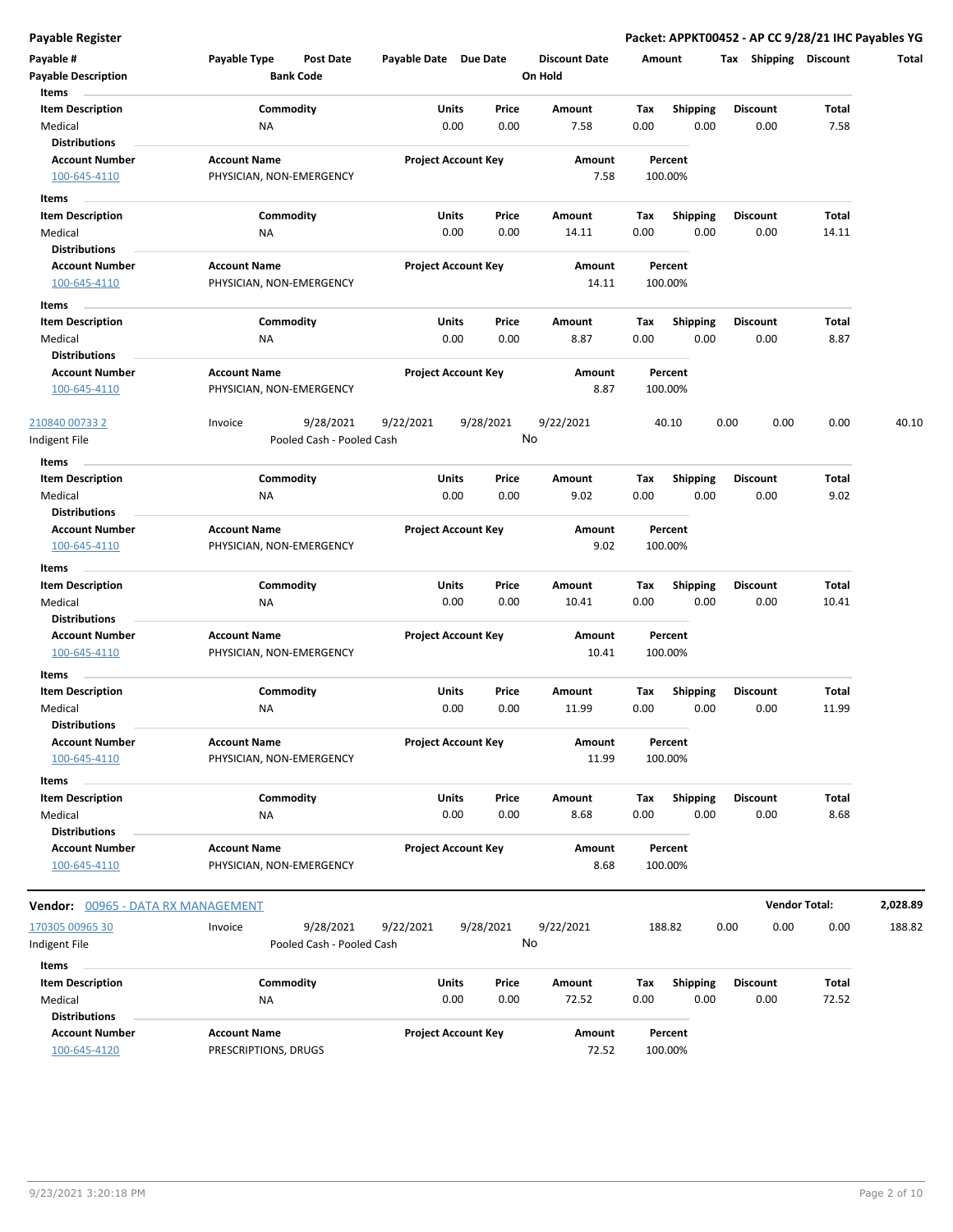| <b>Payable Register</b>                 |                                             |                           |       |                            |                                 |             |                         |      |                         |                | Packet: APPKT00452 - AP CC 9/28/21 IHC Payables YG |
|-----------------------------------------|---------------------------------------------|---------------------------|-------|----------------------------|---------------------------------|-------------|-------------------------|------|-------------------------|----------------|----------------------------------------------------|
| Payable #<br><b>Payable Description</b> | Payable Type<br><b>Bank Code</b>            | <b>Post Date</b>          |       | Payable Date Due Date      | <b>Discount Date</b><br>On Hold |             | Amount                  |      | Tax Shipping Discount   |                | Total                                              |
| Items                                   |                                             |                           |       |                            |                                 |             |                         |      |                         |                |                                                    |
| <b>Item Description</b>                 | Commodity                                   |                           | Units | Price                      | <b>Amount</b>                   | Tax         | <b>Shipping</b>         |      | <b>Discount</b>         | Total          |                                                    |
| Medical                                 | NA                                          |                           | 0.00  | 0.00                       | 116.30                          | 0.00        | 0.00                    |      | 0.00                    | 116.30         |                                                    |
| <b>Distributions</b>                    |                                             |                           |       |                            |                                 |             |                         |      |                         |                |                                                    |
| <b>Account Number</b><br>100-645-4120   | <b>Account Name</b><br>PRESCRIPTIONS, DRUGS |                           |       | <b>Project Account Key</b> | Amount<br>116.30                |             | Percent<br>100.00%      |      |                         |                |                                                    |
|                                         |                                             |                           |       |                            |                                 |             |                         |      |                         |                |                                                    |
| 170902 00965 62                         | Invoice                                     | 9/28/2021<br>9/22/2021    |       | 9/28/2021                  | 9/22/2021                       |             | 24.57                   | 0.00 | 0.00                    | 0.00           | 24.57                                              |
| Indigent File                           |                                             | Pooled Cash - Pooled Cash |       |                            | No                              |             |                         |      |                         |                |                                                    |
| Items                                   |                                             |                           |       |                            |                                 |             |                         |      |                         |                |                                                    |
| <b>Item Description</b>                 | Commodity                                   |                           | Units | Price                      | Amount                          | Tax         | <b>Shipping</b>         |      | <b>Discount</b>         | Total          |                                                    |
| Medical                                 | ΝA                                          |                           | 0.00  | 0.00                       | 9.12                            | 0.00        | 0.00                    |      | 0.00                    | 9.12           |                                                    |
| <b>Distributions</b>                    |                                             |                           |       |                            |                                 |             |                         |      |                         |                |                                                    |
| <b>Account Number</b>                   | <b>Account Name</b>                         |                           |       | <b>Project Account Key</b> | Amount                          |             | Percent                 |      |                         |                |                                                    |
| 100-645-4120                            | PRESCRIPTIONS, DRUGS                        |                           |       |                            | 9.12                            |             | 100.00%                 |      |                         |                |                                                    |
| Items                                   |                                             |                           |       |                            |                                 |             |                         |      |                         |                |                                                    |
| <b>Item Description</b>                 | Commodity                                   |                           | Units | Price                      | Amount                          | Tax         | <b>Shipping</b>         |      | <b>Discount</b>         | Total          |                                                    |
| Medical                                 | ΝA                                          |                           | 0.00  | 0.00                       | 15.45                           | 0.00        | 0.00                    |      | 0.00                    | 15.45          |                                                    |
| <b>Distributions</b>                    |                                             |                           |       |                            |                                 |             |                         |      |                         |                |                                                    |
| <b>Account Number</b>                   | <b>Account Name</b>                         |                           |       | <b>Project Account Key</b> | Amount                          |             | Percent                 |      |                         |                |                                                    |
| 100-645-4120                            | PRESCRIPTIONS, DRUGS                        |                           |       |                            | 15.45                           |             | 100.00%                 |      |                         |                |                                                    |
| 190609 00965 5                          | Invoice                                     | 9/28/2021<br>9/22/2021    |       | 9/28/2021                  | 9/22/2021                       |             | 93.96                   | 0.00 | 0.00                    | 0.00           | 93.96                                              |
| Indigent File                           |                                             | Pooled Cash - Pooled Cash |       |                            | No                              |             |                         |      |                         |                |                                                    |
|                                         |                                             |                           |       |                            |                                 |             |                         |      |                         |                |                                                    |
| Items                                   | Commodity                                   |                           | Units | Price                      | Amount                          |             |                         |      | <b>Discount</b>         | Total          |                                                    |
| <b>Item Description</b><br>Medical      | NA                                          |                           | 0.00  | 0.00                       | 27.06                           | Tax<br>0.00 | <b>Shipping</b><br>0.00 |      | 0.00                    | 27.06          |                                                    |
| <b>Distributions</b>                    |                                             |                           |       |                            |                                 |             |                         |      |                         |                |                                                    |
| <b>Account Number</b>                   | <b>Account Name</b>                         |                           |       | <b>Project Account Key</b> | Amount                          |             | Percent                 |      |                         |                |                                                    |
| 100-645-4120                            | PRESCRIPTIONS, DRUGS                        |                           |       |                            | 27.06                           |             | 100.00%                 |      |                         |                |                                                    |
|                                         |                                             |                           |       |                            |                                 |             |                         |      |                         |                |                                                    |
| Items                                   |                                             |                           | Units | Price                      |                                 |             |                         |      |                         |                |                                                    |
| <b>Item Description</b><br>Medical      | Commodity<br>NA                             |                           | 0.00  | 0.00                       | Amount<br>66.90                 | Tax<br>0.00 | <b>Shipping</b><br>0.00 |      | <b>Discount</b><br>0.00 | Total<br>66.90 |                                                    |
| <b>Distributions</b>                    |                                             |                           |       |                            |                                 |             |                         |      |                         |                |                                                    |
| <b>Account Number</b>                   | <b>Account Name</b>                         |                           |       | <b>Project Account Key</b> | Amount                          |             | Percent                 |      |                         |                |                                                    |
| 100-645-4120                            | PRESCRIPTIONS, DRUGS                        |                           |       |                            | 66.90                           |             | 100.00%                 |      |                         |                |                                                    |
|                                         |                                             |                           |       |                            |                                 |             |                         |      |                         |                |                                                    |
| 210118 00965 5                          | Invoice                                     | 9/28/2021<br>9/22/2021    |       | 9/28/2021                  | 9/22/2021                       |             | 26.34                   | 0.00 | 0.00                    | 0.00           | 26.34                                              |
| Indigent File                           |                                             | Pooled Cash - Pooled Cash |       |                            | No                              |             |                         |      |                         |                |                                                    |
| Items                                   |                                             |                           |       |                            |                                 |             |                         |      |                         |                |                                                    |
| <b>Item Description</b>                 | Commodity                                   |                           | Units | Price                      | Amount                          | Tax         | <b>Shipping</b>         |      | <b>Discount</b>         | Total          |                                                    |
| Medical                                 | ΝA                                          |                           | 0.00  | 0.00                       | 26.34                           | 0.00        | 0.00                    |      | 0.00                    | 26.34          |                                                    |
| <b>Distributions</b>                    |                                             |                           |       |                            |                                 |             |                         |      |                         |                |                                                    |
| <b>Account Number</b>                   | <b>Account Name</b>                         |                           |       | <b>Project Account Key</b> | Amount                          |             | Percent                 |      |                         |                |                                                    |
| 100-645-4120                            | PRESCRIPTIONS, DRUGS                        |                           |       |                            | 26.34                           |             | 100.00%                 |      |                         |                |                                                    |
|                                         |                                             |                           |       |                            |                                 |             |                         |      |                         |                |                                                    |
| 210324 00965 9                          | Invoice                                     | 9/28/2021<br>9/22/2021    |       | 9/28/2021                  | 9/22/2021                       |             | 107.03                  | 0.00 | 0.00                    | 0.00           | 107.03                                             |
| Indigent File                           |                                             | Pooled Cash - Pooled Cash |       |                            | No                              |             |                         |      |                         |                |                                                    |
| Items                                   |                                             |                           |       |                            |                                 |             |                         |      |                         |                |                                                    |
| <b>Item Description</b>                 | Commodity                                   |                           | Units | Price                      | Amount                          | Tax         | Shipping                |      | <b>Discount</b>         | <b>Total</b>   |                                                    |
| Medical                                 | NA                                          |                           | 0.00  | 0.00                       | 107.03                          | 0.00        | 0.00                    |      | 0.00                    | 107.03         |                                                    |
| <b>Distributions</b>                    |                                             |                           |       |                            |                                 |             |                         |      |                         |                |                                                    |
| <b>Account Number</b>                   | <b>Account Name</b>                         |                           |       | <b>Project Account Key</b> | Amount                          |             | Percent                 |      |                         |                |                                                    |
| 100-645-4120                            | PRESCRIPTIONS, DRUGS                        |                           |       |                            | 107.03                          |             | 100.00%                 |      |                         |                |                                                    |
|                                         |                                             |                           |       |                            |                                 |             |                         |      |                         |                |                                                    |
| 210634 00965 6                          | Invoice                                     | 9/28/2021<br>9/22/2021    |       | 9/28/2021                  | 9/22/2021<br>No                 |             | 553.80                  | 0.00 | 0.00                    | 0.00           | 553.80                                             |
| Indigent File                           |                                             | Pooled Cash - Pooled Cash |       |                            |                                 |             |                         |      |                         |                |                                                    |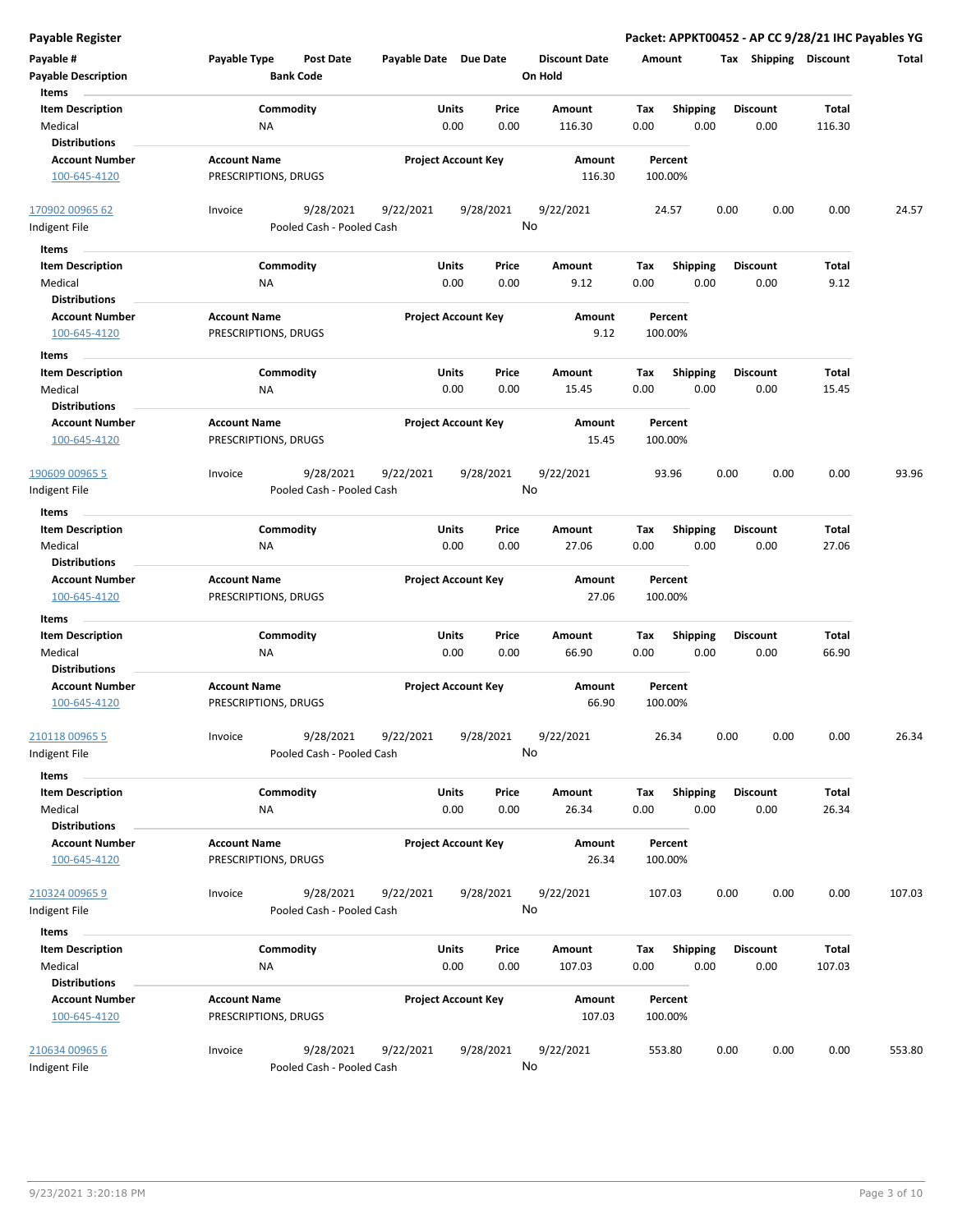**Payable Register Packet: APPKT00452 - AP CC 9/28/21 IHC Payables YG**

| Payable #<br><b>Payable Description</b> | Payable Type<br><b>Post Date</b><br><b>Bank Code</b> | Payable Date Due Date      | <b>Discount Date</b><br>On Hold | Amount                   | <b>Shipping</b><br>Tax | <b>Discount</b> | Total  |
|-----------------------------------------|------------------------------------------------------|----------------------------|---------------------------------|--------------------------|------------------------|-----------------|--------|
| Items                                   |                                                      |                            |                                 |                          |                        |                 |        |
| <b>Item Description</b>                 | Commodity                                            | Units                      | Price<br>Amount                 | Tax<br><b>Shipping</b>   | <b>Discount</b>        | Total           |        |
| Medical                                 | ΝA                                                   | 0.00                       | 0.00<br>165.82                  | 0.00<br>0.00             | 0.00                   | 165.82          |        |
| <b>Distributions</b>                    |                                                      |                            |                                 |                          |                        |                 |        |
| <b>Account Number</b>                   | <b>Account Name</b>                                  | <b>Project Account Key</b> | Amount                          | Percent                  |                        |                 |        |
| 100-645-4120                            | PRESCRIPTIONS, DRUGS                                 |                            | 165.82                          | 100.00%                  |                        |                 |        |
| Items                                   |                                                      |                            |                                 |                          |                        |                 |        |
| <b>Item Description</b>                 | Commodity                                            | Units                      | Price<br>Amount                 | Shipping<br>Тах          | <b>Discount</b>        | Total           |        |
| Medical                                 | ΝA                                                   | 0.00                       | 0.00<br>165.82                  | 0.00<br>0.00             | 0.00                   | 165.82          |        |
| <b>Distributions</b>                    |                                                      |                            |                                 |                          |                        |                 |        |
| <b>Account Number</b>                   | <b>Account Name</b>                                  | <b>Project Account Key</b> | Amount                          | Percent                  |                        |                 |        |
| 100-645-4120                            | PRESCRIPTIONS, DRUGS                                 |                            | 165.82                          | 100.00%                  |                        |                 |        |
| Items                                   |                                                      |                            |                                 |                          |                        |                 |        |
| <b>Item Description</b>                 | Commodity                                            | <b>Units</b>               | Price<br>Amount                 | Tax<br><b>Shipping</b>   | <b>Discount</b>        | Total           |        |
| Medical                                 | NA                                                   | 0.00                       | 0.00<br>165.82                  | 0.00<br>0.00             | 0.00                   | 165.82          |        |
| <b>Distributions</b>                    |                                                      |                            |                                 |                          |                        |                 |        |
| <b>Account Number</b>                   | <b>Account Name</b>                                  | <b>Project Account Key</b> | Amount                          | Percent                  |                        |                 |        |
| 100-645-4120                            | PRESCRIPTIONS, DRUGS                                 |                            | 165.82                          | 100.00%                  |                        |                 |        |
| Items                                   |                                                      |                            |                                 |                          |                        |                 |        |
| <b>Item Description</b>                 | Commodity                                            | Units                      | Price<br>Amount                 | Tax<br><b>Shipping</b>   | <b>Discount</b>        | Total           |        |
| Medical                                 | <b>NA</b>                                            | 0.00                       | 0.00<br>56.34                   | 0.00<br>0.00             | 0.00                   | 56.34           |        |
| <b>Distributions</b>                    |                                                      |                            |                                 |                          |                        |                 |        |
| <b>Account Number</b>                   | <b>Account Name</b>                                  | <b>Project Account Key</b> | Amount                          | Percent                  |                        |                 |        |
| 100-645-4090                            | <b>DIABETIC SUPPLIES</b>                             |                            | 56.34                           | 100.00%                  |                        |                 |        |
|                                         |                                                      |                            |                                 |                          |                        |                 |        |
| 210635 00965 3                          | 9/28/2021<br>Invoice                                 | 9/22/2021<br>9/28/2021     | 9/22/2021                       | 243.35                   | 0.00<br>0.00           | 0.00            | 243.35 |
| Indigent File                           | Pooled Cash - Pooled Cash                            |                            | No                              |                          |                        |                 |        |
| Items                                   |                                                      |                            |                                 |                          |                        |                 |        |
| <b>Item Description</b>                 | Commodity                                            | Units                      | Price<br>Amount                 | <b>Shipping</b><br>Tax   | <b>Discount</b>        | Total           |        |
| Medical                                 | ΝA                                                   | 0.00                       | 0.00<br>79.95                   | 0.00<br>0.00             | 0.00                   | 79.95           |        |
| <b>Distributions</b>                    |                                                      |                            |                                 |                          |                        |                 |        |
| <b>Account Number</b>                   | <b>Account Name</b>                                  | <b>Project Account Key</b> | Amount                          | Percent                  |                        |                 |        |
| 100-645-4120                            | PRESCRIPTIONS, DRUGS                                 |                            | 79.95                           | 100.00%                  |                        |                 |        |
| Items                                   |                                                      |                            |                                 |                          |                        |                 |        |
| <b>Item Description</b>                 | Commodity                                            | Units                      | Price<br>Amount                 | Tax<br><b>Shipping</b>   | Discount               | Total           |        |
| Medical                                 | NA                                                   | 0.00                       | 0.00<br>96.63                   | 0.00<br>0.00             | 0.00                   | 96.63           |        |
| <b>Distributions</b>                    |                                                      |                            |                                 |                          |                        |                 |        |
| <b>Account Number</b>                   | <b>Account Name</b>                                  | <b>Project Account Key</b> | Amount                          | Percent                  |                        |                 |        |
| 100-645-4120                            | PRESCRIPTIONS, DRUGS                                 |                            | 96.63                           | 100.00%                  |                        |                 |        |
|                                         |                                                      |                            |                                 |                          |                        |                 |        |
| Items<br><b>Item Description</b>        | Commodity                                            | Units                      | Price<br>Amount                 | Tax                      | <b>Discount</b>        | Total           |        |
| Medical                                 | NA                                                   | 0.00                       | 0.00<br>66.77                   | Shipping<br>0.00<br>0.00 | 0.00                   | 66.77           |        |
| <b>Distributions</b>                    |                                                      |                            |                                 |                          |                        |                 |        |
| <b>Account Number</b>                   | <b>Account Name</b>                                  | <b>Project Account Key</b> | Amount                          | Percent                  |                        |                 |        |
| 100-645-4120                            | PRESCRIPTIONS, DRUGS                                 |                            | 66.77                           | 100.00%                  |                        |                 |        |
|                                         |                                                      |                            |                                 |                          |                        |                 |        |
| <u>211009 00965 11</u>                  | 9/28/2021<br>Invoice                                 | 9/28/2021<br>9/22/2021     | 9/22/2021                       | 212.90                   | 0.00<br>0.00           | 0.00            | 212.90 |
| Indigent File                           | Pooled Cash - Pooled Cash                            |                            | No                              |                          |                        |                 |        |
|                                         |                                                      |                            |                                 |                          |                        |                 |        |
| Items<br><b>Item Description</b>        | Commodity                                            | Units                      | Price<br>Amount                 | Shipping<br>Тах          | <b>Discount</b>        | Total           |        |
| Medical                                 | <b>NA</b>                                            | 0.00                       | 0.00<br>105.46                  | 0.00<br>0.00             | 0.00                   | 105.46          |        |
| <b>Distributions</b>                    |                                                      |                            |                                 |                          |                        |                 |        |
| <b>Account Number</b>                   | <b>Account Name</b>                                  | <b>Project Account Key</b> | Amount                          | Percent                  |                        |                 |        |
| 100-645-4120                            | PRESCRIPTIONS, DRUGS                                 |                            | 105.46                          | 100.00%                  |                        |                 |        |
|                                         |                                                      |                            |                                 |                          |                        |                 |        |
| Items                                   |                                                      |                            |                                 |                          |                        |                 |        |
| <b>Item Description</b>                 | Commodity                                            | Units                      | Price<br>Amount                 | <b>Shipping</b><br>Tax   | <b>Discount</b>        | Total           |        |
| Medical                                 | NA                                                   | 0.00                       | 0.00<br>44.92                   | 0.00<br>0.00             | 0.00                   | 44.92           |        |
| <b>Distributions</b>                    |                                                      |                            |                                 |                          |                        |                 |        |
| <b>Account Number</b>                   | <b>Account Name</b>                                  | <b>Project Account Key</b> | Amount                          | Percent                  |                        |                 |        |
| 100-645-4120                            | PRESCRIPTIONS, DRUGS                                 |                            | 44.92                           | 100.00%                  |                        |                 |        |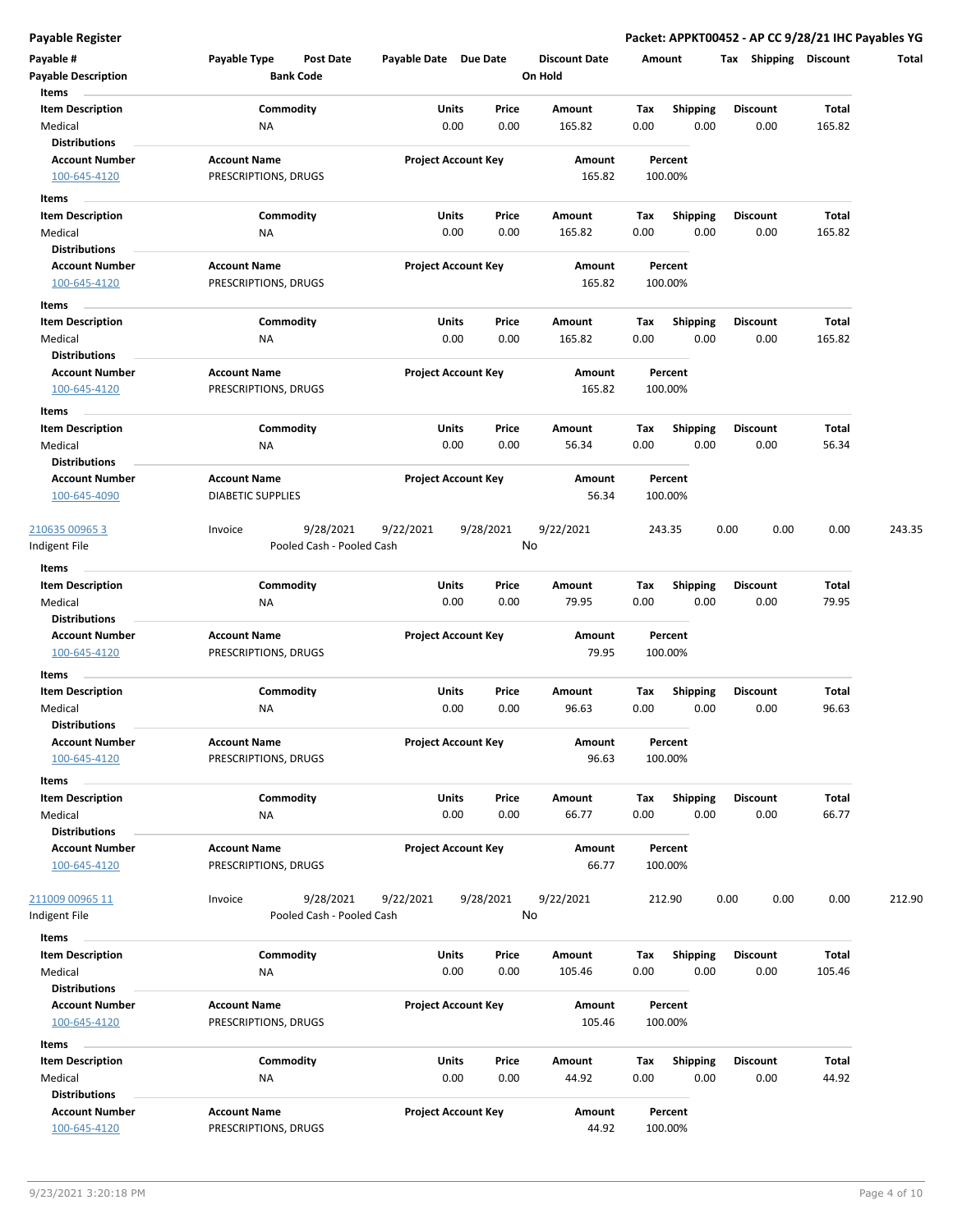| Payable #<br><b>Payable Description</b><br>Items              | Payable Type                                | Post Date<br><b>Bank Code</b>          | Payable Date Due Date |                            | <b>Discount Date</b><br>On Hold |             | Amount                  | Tax<br><b>Shipping</b>  | <b>Discount</b> | Total  |
|---------------------------------------------------------------|---------------------------------------------|----------------------------------------|-----------------------|----------------------------|---------------------------------|-------------|-------------------------|-------------------------|-----------------|--------|
| <b>Item Description</b><br>Medical                            | ΝA                                          | Commodity                              | Units                 | Price<br>0.00<br>0.00      | Amount<br>62.52                 | Tax<br>0.00 | <b>Shipping</b><br>0.00 | <b>Discount</b><br>0.00 | Total<br>62.52  |        |
| <b>Distributions</b><br><b>Account Number</b><br>100-645-4120 | <b>Account Name</b><br>PRESCRIPTIONS, DRUGS |                                        |                       | <b>Project Account Key</b> | Amount<br>62.52                 |             | Percent<br>100.00%      |                         |                 |        |
| 211111 00965 7                                                | Invoice                                     | 9/28/2021                              | 9/22/2021             | 9/28/2021                  | 9/22/2021                       |             | 105.60                  | 0.00<br>0.00            | 0.00            | 105.60 |
| Indigent File                                                 |                                             | Pooled Cash - Pooled Cash              |                       |                            | No                              |             |                         |                         |                 |        |
| Items                                                         |                                             |                                        |                       |                            |                                 |             |                         |                         |                 |        |
| <b>Item Description</b>                                       |                                             | Commodity                              | <b>Units</b>          | Price                      | Amount                          | Tax         | <b>Shipping</b>         | <b>Discount</b>         | Total           |        |
| Medical                                                       | ΝA                                          |                                        |                       | 0.00<br>0.00               | 105.60                          | 0.00        | 0.00                    | 0.00                    | 105.60          |        |
| <b>Distributions</b>                                          |                                             |                                        |                       |                            |                                 |             |                         |                         |                 |        |
|                                                               | <b>Account Name</b>                         |                                        |                       |                            |                                 |             |                         |                         |                 |        |
| <b>Account Number</b><br>100-645-4120                         | PRESCRIPTIONS, DRUGS                        |                                        |                       | <b>Project Account Key</b> | Amount<br>105.60                |             | Percent<br>100.00%      |                         |                 |        |
| <u>211216 00965 14</u><br>ndigent File                        | Invoice                                     | 9/28/2021<br>Pooled Cash - Pooled Cash | 9/22/2021             | 9/28/2021                  | 9/22/2021<br>No                 |             | 313.73                  | 0.00<br>0.00            | 0.00            | 313.73 |
| Items                                                         |                                             |                                        |                       |                            |                                 |             |                         |                         |                 |        |
| <b>Item Description</b>                                       |                                             | Commodity                              | Units                 | Price                      | Amount                          | Tax         | <b>Shipping</b>         | <b>Discount</b>         | Total           |        |
| Medical                                                       | NA                                          |                                        |                       | 0.00<br>0.00               | 118.49                          | 0.00        | 0.00                    | 0.00                    | 118.49          |        |
| <b>Distributions</b>                                          |                                             |                                        |                       |                            |                                 |             |                         |                         |                 |        |
| <b>Account Number</b>                                         | <b>Account Name</b>                         |                                        |                       | <b>Project Account Key</b> | Amount                          |             | Percent                 |                         |                 |        |
| 100-645-4120                                                  | PRESCRIPTIONS, DRUGS                        |                                        |                       |                            | 118.49                          |             | 100.00%                 |                         |                 |        |
| Items                                                         |                                             |                                        |                       |                            |                                 |             |                         |                         |                 |        |
| <b>Item Description</b>                                       |                                             | Commodity                              | Units                 | Price                      | Amount                          | Тах         | <b>Shipping</b>         | <b>Discount</b>         | Total           |        |
| Medical                                                       | ΝA                                          |                                        |                       | 0.00<br>0.00               | 120.66                          | 0.00        | 0.00                    | 0.00                    | 120.66          |        |
| Distributions                                                 |                                             |                                        |                       |                            |                                 |             |                         |                         |                 |        |
| <b>Account Number</b>                                         | <b>Account Name</b>                         |                                        |                       | <b>Project Account Key</b> | Amount                          |             | Percent                 |                         |                 |        |
| 100-645-4120                                                  | PRESCRIPTIONS, DRUGS                        |                                        |                       |                            | 120.66                          |             | 100.00%                 |                         |                 |        |
| Items                                                         |                                             |                                        |                       |                            |                                 |             |                         |                         |                 |        |
| <b>Item Description</b>                                       |                                             | Commodity                              | Units                 | Price                      | Amount                          | Tax         | <b>Shipping</b>         | Discount                | Total           |        |
| Medical                                                       | ΝA                                          |                                        |                       | 0.00<br>0.00               | 74.58                           | 0.00        | 0.00                    | 0.00                    | 74.58           |        |
| <b>Distributions</b>                                          |                                             |                                        |                       |                            |                                 |             |                         |                         |                 |        |
| <b>Account Number</b>                                         | <b>Account Name</b>                         |                                        |                       | <b>Project Account Key</b> | Amount                          |             | Percent                 |                         |                 |        |
| 100-645-4120                                                  | PRESCRIPTIONS, DRUGS                        |                                        |                       |                            | 74.58                           |             | 100.00%                 |                         |                 |        |
| <u>930026 00965 90</u><br>Indigent File<br>Items              | Invoice                                     | 9/28/2021<br>Pooled Cash - Pooled Cash | 9/22/2021             | 9/28/2021                  | 9/22/2021<br>No                 |             | 158.79                  | 0.00<br>0.00            | 0.00            | 158.79 |
| <b>Item Description</b>                                       |                                             | Commodity                              | Units                 | Price                      | Amount                          | Tax         | <b>Shipping</b>         | <b>Discount</b>         | Total           |        |
| Medical                                                       | NA                                          |                                        |                       | 0.00<br>0.00               | 9.33                            | 0.00        | 0.00                    | 0.00                    | 9.33            |        |
| <b>Distributions</b>                                          |                                             |                                        |                       |                            |                                 |             |                         |                         |                 |        |
| <b>Account Number</b>                                         | <b>Account Name</b>                         |                                        |                       | <b>Project Account Key</b> | Amount                          |             | Percent                 |                         |                 |        |
| 100-645-4090                                                  | <b>DIABETIC SUPPLIES</b>                    |                                        |                       |                            | 9.33                            |             | 100.00%                 |                         |                 |        |
| Items                                                         |                                             |                                        |                       |                            |                                 |             |                         |                         |                 |        |
| <b>Item Description</b>                                       |                                             | Commodity                              | Units                 | Price                      | Amount                          | Tax         | <b>Shipping</b>         | <b>Discount</b>         | Total           |        |
| Medical                                                       | <b>NA</b>                                   |                                        |                       | 0.00<br>0.00               | 57.61                           | 0.00        | 0.00                    | 0.00                    | 57.61           |        |
| <b>Distributions</b>                                          |                                             |                                        |                       |                            |                                 |             |                         |                         |                 |        |
| <b>Account Number</b>                                         | <b>Account Name</b>                         |                                        |                       | <b>Project Account Key</b> | Amount                          |             | Percent                 |                         |                 |        |
| 100-645-4120                                                  | PRESCRIPTIONS, DRUGS                        |                                        |                       |                            | 57.61                           |             | 100.00%                 |                         |                 |        |
| Items                                                         |                                             |                                        |                       |                            |                                 |             |                         |                         |                 |        |
| <b>Item Description</b>                                       |                                             | Commodity                              | Units                 | Price                      | Amount                          | Tax         | Shipping                | <b>Discount</b>         | Total           |        |
| Medical                                                       | NA                                          |                                        |                       | 0.00<br>0.00               | 19.33                           | 0.00        | 0.00                    | 0.00                    | 19.33           |        |
| <b>Distributions</b>                                          |                                             |                                        |                       |                            |                                 |             |                         |                         |                 |        |
| <b>Account Number</b>                                         | <b>Account Name</b>                         |                                        |                       |                            |                                 |             |                         |                         |                 |        |
| 100-645-4120                                                  | PRESCRIPTIONS, DRUGS                        |                                        |                       | <b>Project Account Key</b> | Amount<br>19.33                 |             | Percent<br>100.00%      |                         |                 |        |
|                                                               |                                             |                                        |                       |                            |                                 |             |                         |                         |                 |        |

**Payable Register Packet: APPKT00452 - AP CC 9/28/21 IHC Payables YG**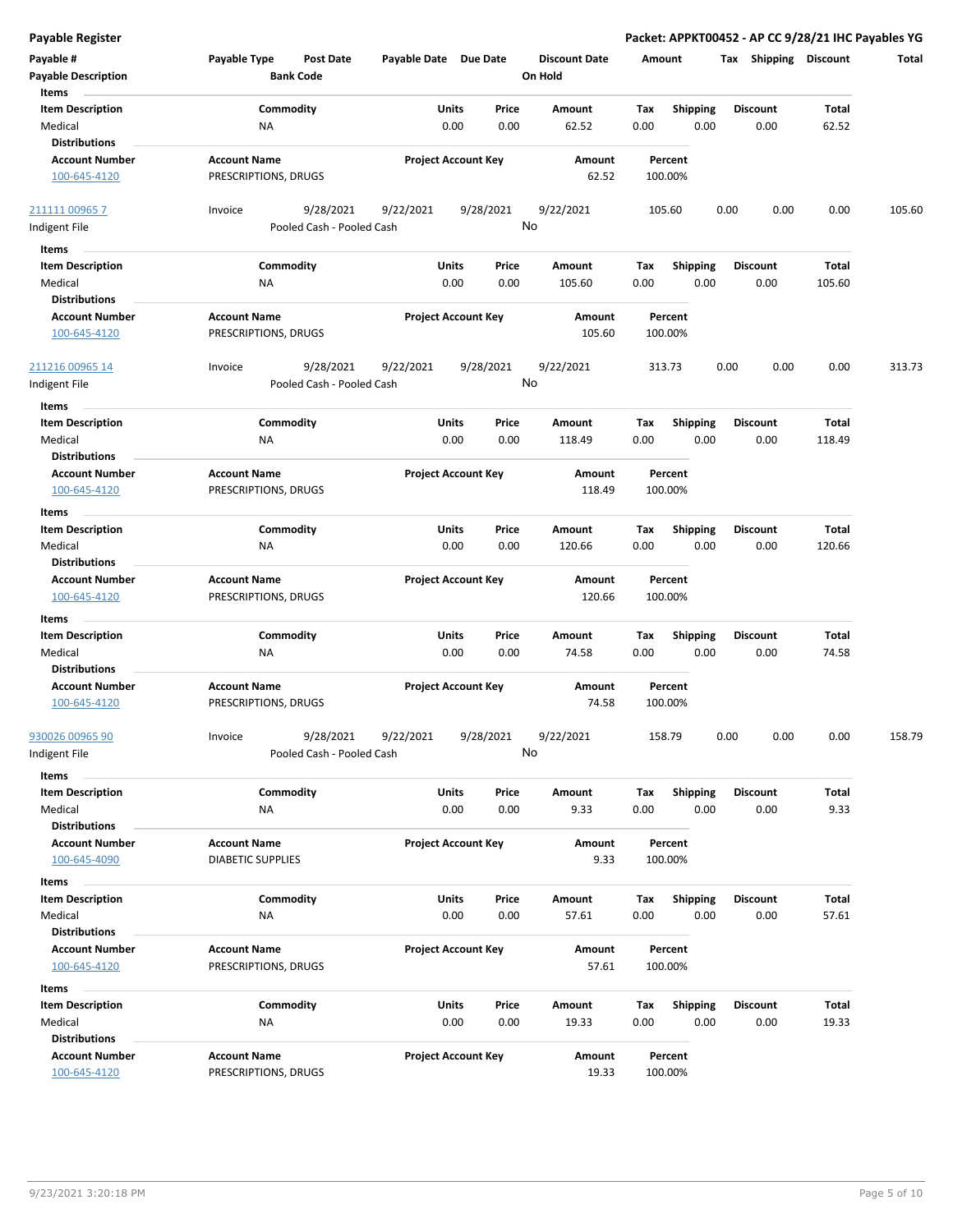| <b>Payable Register</b>                          |                                                      |                            |           |                                 |         |                 | Packet: APPKT00452 - AP CC 9/28/21 IHC Payables YG |                      |        |
|--------------------------------------------------|------------------------------------------------------|----------------------------|-----------|---------------------------------|---------|-----------------|----------------------------------------------------|----------------------|--------|
| Payable #<br><b>Payable Description</b>          | Payable Type<br><b>Post Date</b><br><b>Bank Code</b> | Payable Date Due Date      |           | <b>Discount Date</b><br>On Hold | Amount  |                 | Tax Shipping Discount                              |                      | Total  |
| Items                                            |                                                      |                            |           |                                 |         |                 |                                                    |                      |        |
| <b>Item Description</b>                          | Commodity                                            | Units                      | Price     | Amount                          | Tax     | <b>Shipping</b> | <b>Discount</b>                                    | <b>Total</b>         |        |
| Medical                                          | <b>NA</b>                                            | 0.00                       | 0.00      | 72.52                           | 0.00    | 0.00            | 0.00                                               | 72.52                |        |
| <b>Distributions</b>                             |                                                      |                            |           |                                 |         |                 |                                                    |                      |        |
| <b>Account Number</b>                            | <b>Account Name</b>                                  | <b>Project Account Key</b> |           | Amount                          |         | Percent         |                                                    |                      |        |
| 100-645-4120                                     | PRESCRIPTIONS, DRUGS                                 |                            |           | 72.52                           |         | 100.00%         |                                                    |                      |        |
| Vendor: 00510 - LABORATORY CORP. OF AMERICA      |                                                      |                            |           |                                 |         |                 |                                                    | <b>Vendor Total:</b> | 98.13  |
| 210840 00510 1                                   | 9/28/2021<br>Invoice                                 | 9/22/2021                  | 9/28/2021 | 9/22/2021                       |         | 98.13           | 0.00<br>0.00                                       | 0.00                 | 98.13  |
| Indigent File                                    | Pooled Cash - Pooled Cash                            |                            |           | No                              |         |                 |                                                    |                      |        |
| Items                                            |                                                      |                            |           |                                 |         |                 |                                                    |                      |        |
| <b>Item Description</b>                          | Commodity                                            | Units                      | Price     | Amount                          | Tax     | <b>Shipping</b> | <b>Discount</b>                                    | Total                |        |
| Medical                                          | ΝA                                                   | 0.00                       | 0.00      | 7.58                            | 0.00    | 0.00            | 0.00                                               | 7.58                 |        |
| <b>Distributions</b>                             |                                                      |                            |           |                                 |         |                 |                                                    |                      |        |
| <b>Account Number</b>                            | <b>Account Name</b>                                  | <b>Project Account Key</b> |           | Amount                          |         | Percent         |                                                    |                      |        |
| 100-645-4150                                     | LABORATORY/X-RAY                                     |                            |           | 7.58                            |         | 100.00%         |                                                    |                      |        |
|                                                  |                                                      |                            |           |                                 |         |                 |                                                    |                      |        |
| Items                                            |                                                      |                            |           |                                 |         |                 |                                                    |                      |        |
| <b>Item Description</b>                          | Commodity                                            | Units                      | Price     | Amount                          | Tax     | <b>Shipping</b> | <b>Discount</b>                                    | Total                |        |
| Medical                                          | NA                                                   | 0.00                       | 0.00      | 31.13                           | 0.00    | 0.00            | 0.00                                               | 31.13                |        |
| <b>Distributions</b>                             |                                                      |                            |           |                                 |         |                 |                                                    |                      |        |
| <b>Account Number</b>                            | <b>Account Name</b>                                  | <b>Project Account Key</b> |           | Amount                          |         | Percent         |                                                    |                      |        |
| 100-645-4150                                     | LABORATORY/X-RAY                                     |                            |           | 31.13                           |         | 100.00%         |                                                    |                      |        |
| Items                                            |                                                      |                            |           |                                 |         |                 |                                                    |                      |        |
| <b>Item Description</b>                          | Commodity                                            | Units                      | Price     | Amount                          | Tax     | <b>Shipping</b> | <b>Discount</b>                                    | Total                |        |
| Medical                                          | ΝA                                                   | 0.00                       | 0.00      | 11.25                           | 0.00    | 0.00            | 0.00                                               | 11.25                |        |
| <b>Distributions</b>                             |                                                      |                            |           |                                 |         |                 |                                                    |                      |        |
| <b>Account Number</b>                            | <b>Account Name</b>                                  | <b>Project Account Key</b> |           | Amount                          |         | Percent         |                                                    |                      |        |
| 100-645-4150                                     | LABORATORY/X-RAY                                     |                            |           | 11.25                           |         | 100.00%         |                                                    |                      |        |
|                                                  |                                                      |                            |           |                                 |         |                 |                                                    |                      |        |
| Items                                            |                                                      |                            |           |                                 |         |                 |                                                    |                      |        |
| <b>Item Description</b>                          | Commodity                                            | Units                      | Price     | Amount                          | Tax     | <b>Shipping</b> | <b>Discount</b>                                    | Total                |        |
| Medical                                          | <b>NA</b>                                            | 0.00                       | 0.00      | 40.01                           | 0.00    | 0.00            | 0.00                                               | 40.01                |        |
| <b>Distributions</b>                             |                                                      |                            |           |                                 |         |                 |                                                    |                      |        |
| <b>Account Number</b>                            | <b>Account Name</b>                                  | <b>Project Account Key</b> |           | Amount                          |         | Percent         |                                                    |                      |        |
| 100-645-4150                                     | LABORATORY/X-RAY                                     |                            |           | 40.01                           |         | 100.00%         |                                                    |                      |        |
| Items                                            |                                                      |                            |           |                                 |         |                 |                                                    |                      |        |
| <b>Item Description</b>                          | Commodity                                            | Units                      | Price     | Amount                          | Tax     | <b>Shipping</b> | <b>Discount</b>                                    | <b>Total</b>         |        |
| Medical                                          | NA                                                   | 0.00                       | 0.00      | 8.16                            | 0.00    | 0.00            | 0.00                                               | 8.16                 |        |
| <b>Distributions</b>                             |                                                      |                            |           |                                 |         |                 |                                                    |                      |        |
| <b>Account Number</b>                            | <b>Account Name</b>                                  | <b>Project Account Key</b> |           | Amount                          |         | Percent         |                                                    |                      |        |
| 100-645-4150                                     | LABORATORY/X-RAY                                     |                            |           | 8.16                            |         | 100.00%         |                                                    |                      |        |
| <b>Vendor:</b> 01263 - Magnetic Imaging of Paris |                                                      |                            |           |                                 |         |                 |                                                    | <b>Vendor Total:</b> | 350.17 |
| 210425 01263 1                                   | Invoice<br>9/28/2021                                 | 9/22/2021                  | 9/28/2021 | 9/22/2021                       | 350.17  |                 | 0.00<br>0.00                                       | 0.00                 | 350.17 |
| Indigent File                                    | Pooled Cash - Pooled Cash                            |                            | No        |                                 |         |                 |                                                    |                      |        |
|                                                  |                                                      |                            |           |                                 |         |                 |                                                    |                      |        |
| Items                                            |                                                      |                            |           |                                 |         |                 |                                                    |                      |        |
| <b>Item Description</b>                          | Commodity                                            | Units                      | Price     | Amount                          | Tax     | <b>Shipping</b> | <b>Discount</b>                                    | Total                |        |
| Medical                                          | ΝA                                                   | 0.00                       | 0.00      | 170.27                          | 0.00    | 0.00            | 0.00                                               | 170.27               |        |
| <b>Distributions</b>                             |                                                      |                            |           |                                 |         |                 |                                                    |                      |        |
| <b>Account Number</b>                            | <b>Account Name</b>                                  | <b>Project Account Key</b> |           | Amount                          |         | Percent         |                                                    |                      |        |
| 100-645-4150                                     | LABORATORY/X-RAY                                     |                            |           | 170.27                          |         | 100.00%         |                                                    |                      |        |
| Items                                            |                                                      |                            |           |                                 |         |                 |                                                    |                      |        |
| <b>Item Description</b>                          | Commodity                                            | Units                      | Price     | Amount                          | Tax     | Shipping        | <b>Discount</b>                                    | Total                |        |
| Medical                                          | ΝA                                                   | 0.00                       | 0.00      | 179.90                          | 0.00    | 0.00            | 0.00                                               | 179.90               |        |
| <b>Distributions</b>                             |                                                      |                            |           |                                 |         |                 |                                                    |                      |        |
| <b>Account Number</b>                            | <b>Account Name</b>                                  | <b>Project Account Key</b> |           | Amount                          |         | Percent         |                                                    |                      |        |
|                                                  |                                                      |                            |           |                                 |         |                 |                                                    |                      |        |
| 100-645-4150                                     | LABORATORY/X-RAY                                     |                            |           | 179.90                          | 100.00% |                 |                                                    |                      |        |

**Vendor:** 00322 - SHERMAN RADIOLOGY ASSOCIATES **Vendor Total: 136.59**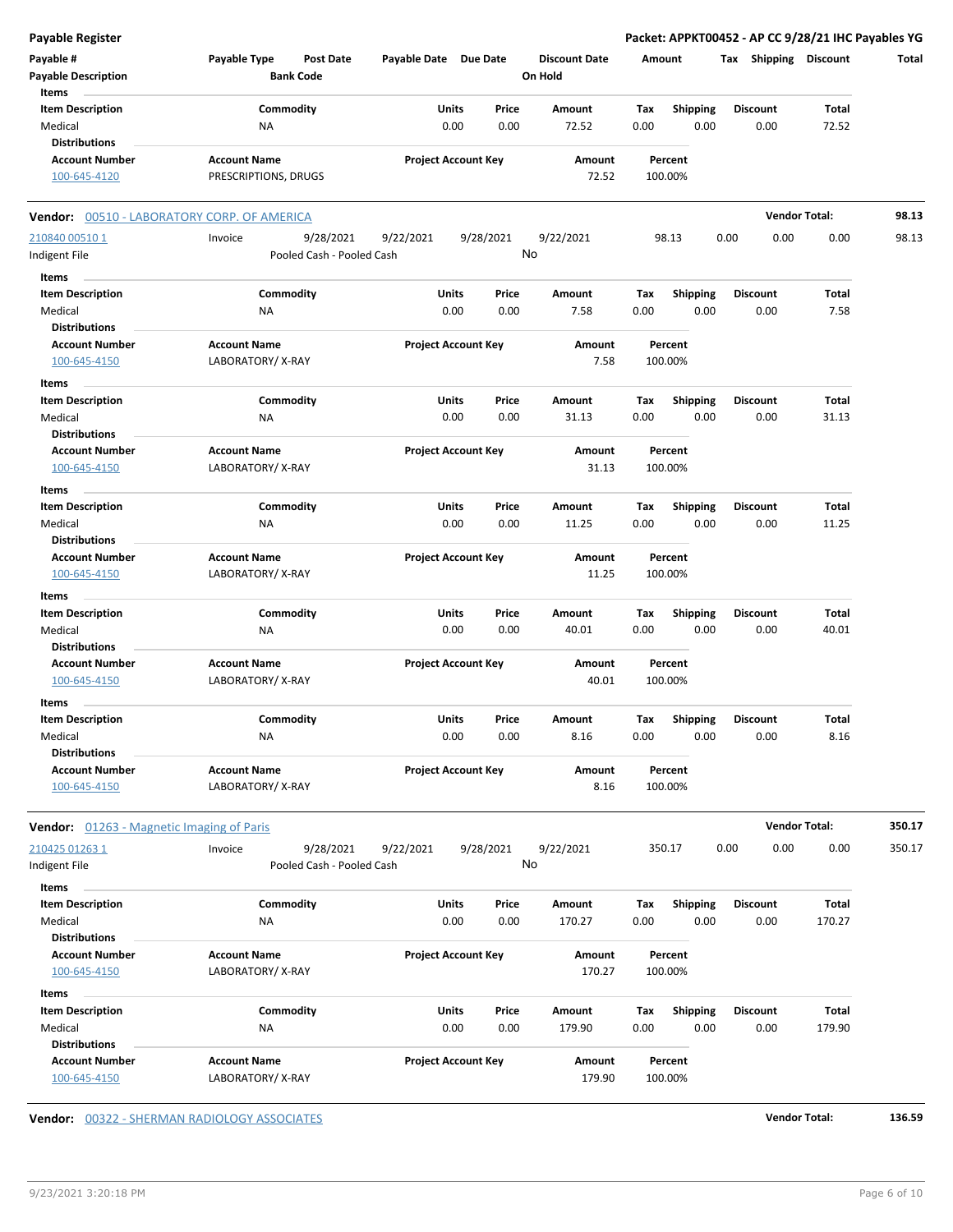| <b>Payable Register</b>                 |                                                      |              |                                |                                 | Packet: APPKT00452 - AP CC 9/28/21 IHC Payables YG |      |                         |                       |        |
|-----------------------------------------|------------------------------------------------------|--------------|--------------------------------|---------------------------------|----------------------------------------------------|------|-------------------------|-----------------------|--------|
| Payable #<br><b>Payable Description</b> | Payable Type<br><b>Post Date</b><br><b>Bank Code</b> | Payable Date | Due Date                       | <b>Discount Date</b><br>On Hold | Amount                                             |      |                         | Tax Shipping Discount | Total  |
| 210118 00322 1                          | 9/28/2021<br>Invoice                                 | 9/22/2021    | 9/28/2021                      | 9/22/2021                       | 51.86                                              | 0.00 | 0.00                    | 0.00                  | 51.86  |
| Indigent File                           | Pooled Cash - Pooled Cash                            |              |                                | No                              |                                                    |      |                         |                       |        |
| Items                                   |                                                      |              |                                |                                 |                                                    |      |                         |                       |        |
| <b>Item Description</b><br>Medical      | Commodity<br>ΝA                                      |              | Units<br>Price<br>0.00<br>0.00 | Amount<br>51.86                 | Tax<br><b>Shipping</b><br>0.00<br>0.00             |      | <b>Discount</b><br>0.00 | Total<br>51.86        |        |
| <b>Distributions</b>                    |                                                      |              |                                |                                 |                                                    |      |                         |                       |        |
| <b>Account Number</b><br>100-645-4110   | <b>Account Name</b><br>PHYSICIAN, NON-EMERGENCY      |              | <b>Project Account Key</b>     | Amount<br>51.86                 | Percent<br>100.00%                                 |      |                         |                       |        |
| 210425 00322 2                          | 9/28/2021<br>Invoice                                 | 9/22/2021    | 9/28/2021                      | 9/22/2021                       | 8.55                                               | 0.00 | 0.00                    | 0.00                  | 8.55   |
| Indigent File                           | Pooled Cash - Pooled Cash                            |              |                                | No                              |                                                    |      |                         |                       |        |
| Items                                   |                                                      |              |                                |                                 |                                                    |      |                         |                       |        |
| <b>Item Description</b>                 | Commodity                                            |              | Units<br>Price                 | Amount                          | <b>Shipping</b><br>Tax                             |      | <b>Discount</b>         | Total                 |        |
| Medical                                 | ΝA                                                   |              | 0.00<br>0.00                   | 8.55                            | 0.00<br>0.00                                       |      | 0.00                    | 8.55                  |        |
| <b>Distributions</b>                    |                                                      |              |                                |                                 |                                                    |      |                         |                       |        |
| <b>Account Number</b><br>100-645-4110   | <b>Account Name</b><br>PHYSICIAN, NON-EMERGENCY      |              | <b>Project Account Key</b>     | Amount<br>8.55                  | Percent<br>100.00%                                 |      |                         |                       |        |
| 210840 00322 1                          | 9/28/2021<br>Invoice                                 | 9/22/2021    | 9/28/2021                      | 9/22/2021                       | 76.18                                              | 0.00 | 0.00                    | 0.00                  | 76.18  |
| Indigent File                           | Pooled Cash - Pooled Cash                            |              |                                | No                              |                                                    |      |                         |                       |        |
| Items                                   |                                                      |              |                                |                                 |                                                    |      |                         |                       |        |
| <b>Item Description</b>                 | Commodity                                            |              | Units<br>Price                 | Amount                          | Tax<br><b>Shipping</b>                             |      | <b>Discount</b>         | Total                 |        |
| Medical                                 | ΝA                                                   |              | 0.00<br>0.00                   | 76.18                           | 0.00<br>0.00                                       |      | 0.00                    | 76.18                 |        |
| <b>Distributions</b>                    |                                                      |              |                                |                                 |                                                    |      |                         |                       |        |
| <b>Account Number</b>                   | <b>Account Name</b>                                  |              | <b>Project Account Key</b>     | Amount                          | Percent                                            |      |                         |                       |        |
| 100-645-4110                            | PHYSICIAN, NON-EMERGENCY                             |              |                                | 76.18                           | 100.00%                                            |      |                         |                       |        |
|                                         |                                                      |              |                                |                                 |                                                    |      |                         |                       |        |
| Vendor: 00998 - SYED, DR. IFTEQAR M.    |                                                      |              |                                |                                 |                                                    |      |                         | <b>Vendor Total:</b>  | 33.27  |
| 170305 00998 5                          | 9/28/2021<br>Invoice                                 | 9/22/2021    | 9/28/2021                      | 9/22/2021                       | 33.27                                              | 0.00 | 0.00                    | 0.00                  | 33.27  |
| Indigent File                           | Pooled Cash - Pooled Cash                            |              |                                | No                              |                                                    |      |                         |                       |        |
| Items                                   |                                                      |              |                                |                                 |                                                    |      |                         |                       |        |
| <b>Item Description</b>                 | Commodity                                            |              | Units<br>Price                 | Amount                          | Shipping<br>Tax                                    |      | <b>Discount</b>         | Total                 |        |
| Medical                                 | NA                                                   |              | 0.00<br>0.00                   | 33.27                           | 0.00<br>0.00                                       |      | 0.00                    | 33.27                 |        |
| <b>Distributions</b>                    |                                                      |              |                                |                                 |                                                    |      |                         |                       |        |
| <b>Account Number</b>                   | <b>Account Name</b>                                  |              | <b>Project Account Key</b>     | Amount                          | Percent                                            |      |                         |                       |        |
| 100-645-4110                            | PHYSICIAN, NON-EMERGENCY                             |              |                                | 33.27                           | 100.00%                                            |      |                         |                       |        |
|                                         |                                                      |              |                                |                                 |                                                    |      |                         | <b>Vendor Total:</b>  | 286.94 |
|                                         | Vendor: 00122 - TEXOMA NEUROLOGY ASSOCIATES          |              |                                |                                 |                                                    |      |                         |                       |        |
| 210120 00122 9<br>Indigent File         | Invoice<br>9/28/2021<br>Pooled Cash - Pooled Cash    | 9/22/2021    | 9/28/2021                      | 9/22/2021<br>No                 | 286.94                                             | 0.00 | 0.00                    | 0.00                  | 286.94 |
| Items                                   |                                                      |              |                                |                                 |                                                    |      |                         |                       |        |
| <b>Item Description</b>                 | Commodity                                            |              | Units<br>Price                 | Amount                          | <b>Shipping</b><br>Tax                             |      | <b>Discount</b>         | Total                 |        |
| Medical                                 | NA                                                   |              | 0.00<br>0.00                   | 33.27                           | 0.00<br>0.00                                       |      | 0.00                    | 33.27                 |        |
| <b>Distributions</b>                    |                                                      |              |                                |                                 |                                                    |      |                         |                       |        |
| <b>Account Number</b>                   | <b>Account Name</b>                                  |              | <b>Project Account Key</b>     | <b>Amount</b>                   | Percent                                            |      |                         |                       |        |
| 100-645-4110                            | PHYSICIAN, NON-EMERGENCY                             |              |                                | 33.27                           | 100.00%                                            |      |                         |                       |        |
| Items                                   |                                                      |              |                                |                                 |                                                    |      |                         |                       |        |
| <b>Item Description</b>                 | Commodity                                            |              | Units<br>Price                 | Amount                          | Tax<br><b>Shipping</b>                             |      | <b>Discount</b>         | Total                 |        |
| Medical                                 | ΝA                                                   |              | 0.00<br>0.00                   | 139.00                          | 0.00<br>0.00                                       |      | 0.00                    | 139.00                |        |
| <b>Distributions</b>                    |                                                      |              |                                |                                 |                                                    |      |                         |                       |        |
| <b>Account Number</b><br>100-645-4110   | <b>Account Name</b><br>PHYSICIAN, NON-EMERGENCY      |              | <b>Project Account Key</b>     | Amount<br>139.00                | Percent<br>100.00%                                 |      |                         |                       |        |
|                                         |                                                      |              |                                |                                 |                                                    |      |                         |                       |        |
| Items                                   |                                                      |              |                                |                                 |                                                    |      |                         |                       |        |
| <b>Item Description</b>                 | Commodity                                            |              | Units<br>Price                 | Amount                          | <b>Shipping</b><br>Тах                             |      | <b>Discount</b>         | Total                 |        |
| Medical                                 | NA                                                   |              | 0.00<br>0.00                   | 114.67                          | 0.00<br>0.00                                       |      | 0.00                    | 114.67                |        |
| <b>Distributions</b>                    |                                                      |              |                                |                                 |                                                    |      |                         |                       |        |
| <b>Account Number</b><br>100-645-4110   | <b>Account Name</b><br>PHYSICIAN, NON-EMERGENCY      |              | <b>Project Account Key</b>     | Amount<br>114.67                | Percent<br>100.00%                                 |      |                         |                       |        |
|                                         |                                                      |              |                                |                                 |                                                    |      |                         |                       |        |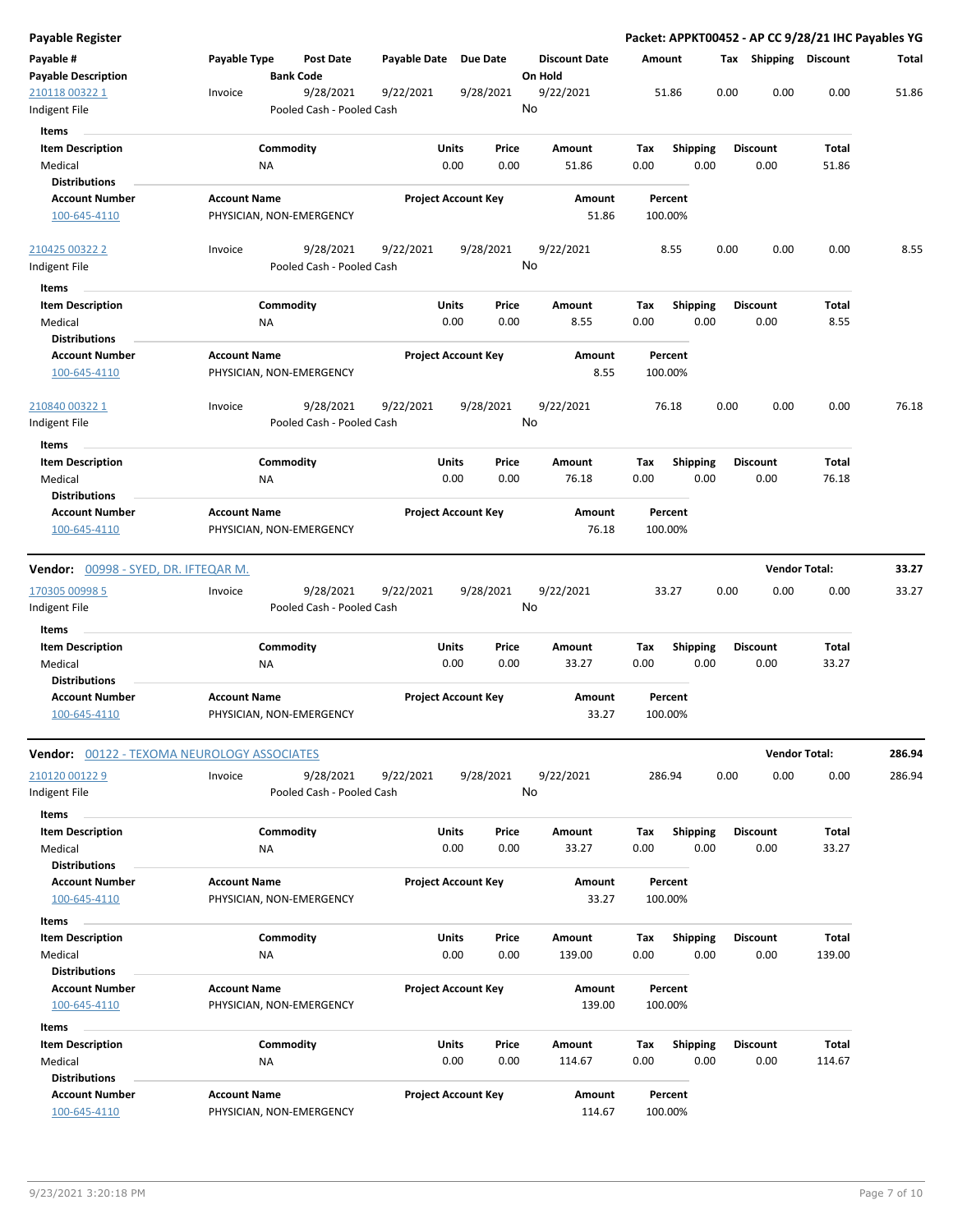| <b>Payable Register</b>             |                     |                           |                       |                            |           |                      |          |                 |      |                       | Packet: APPKT00452 - AP CC 9/28/21 IHC Payables YG |          |
|-------------------------------------|---------------------|---------------------------|-----------------------|----------------------------|-----------|----------------------|----------|-----------------|------|-----------------------|----------------------------------------------------|----------|
| Payable #                           | Payable Type        | <b>Post Date</b>          | Payable Date Due Date |                            |           | <b>Discount Date</b> | Amount   |                 |      | Tax Shipping Discount |                                                    | Total    |
| <b>Payable Description</b>          |                     | <b>Bank Code</b>          |                       |                            |           | On Hold              |          |                 |      |                       |                                                    |          |
| Vendor: 01177 - TMC BONHAM HOSPITAL |                     |                           |                       |                            |           |                      |          |                 |      |                       | <b>Vendor Total:</b>                               | 2,979.00 |
| 210222 01177 6                      | Invoice             | 9/28/2021                 | 9/22/2021             |                            | 9/28/2021 | 9/22/2021            |          | 535.50          | 0.00 | 0.00                  | 0.00                                               | 535.50   |
| Indigent File                       |                     | Pooled Cash - Pooled Cash |                       |                            |           | No                   |          |                 |      |                       |                                                    |          |
| <b>Items</b>                        |                     |                           |                       |                            |           |                      |          |                 |      |                       |                                                    |          |
| <b>Item Description</b>             |                     | Commodity                 |                       | Units                      | Price     | Amount               | Tax      | <b>Shipping</b> |      | <b>Discount</b>       | Total                                              |          |
| Medical                             |                     | ΝA                        |                       | 0.00                       | 0.00      | 535.50               | 0.00     | 0.00            |      | 0.00                  | 535.50                                             |          |
| <b>Distributions</b>                |                     |                           |                       |                            |           |                      |          |                 |      |                       |                                                    |          |
| <b>Account Number</b>               | <b>Account Name</b> |                           |                       | <b>Project Account Key</b> |           | Amount               |          | Percent         |      |                       |                                                    |          |
| 100-645-4140                        |                     | HOSPITAL, OUTPATIENT      |                       |                            |           | 535.50               |          | 100.00%         |      |                       |                                                    |          |
| 210425 01177 2                      | Invoice             | 9/28/2021                 | 9/22/2021             |                            | 9/28/2021 | 9/22/2021            |          | 177.60          | 0.00 | 0.00                  | 0.00                                               | 177.60   |
| Indigent File                       |                     | Pooled Cash - Pooled Cash |                       |                            |           | No                   |          |                 |      |                       |                                                    |          |
| Items                               |                     |                           |                       |                            |           |                      |          |                 |      |                       |                                                    |          |
| <b>Item Description</b>             |                     | Commodity                 |                       | Units                      | Price     | Amount               | Tax      | <b>Shipping</b> |      | <b>Discount</b>       | Total                                              |          |
| Medical                             |                     | NA                        |                       | 0.00                       | 0.00      | 177.60               | 0.00     | 0.00            |      | 0.00                  | 177.60                                             |          |
| <b>Distributions</b>                |                     |                           |                       |                            |           |                      |          |                 |      |                       |                                                    |          |
| <b>Account Number</b>               | <b>Account Name</b> |                           |                       | <b>Project Account Key</b> |           | Amount               |          | Percent         |      |                       |                                                    |          |
| 100-645-4140                        |                     | HOSPITAL, OUTPATIENT      |                       |                            |           | 177.60               |          | 100.00%         |      |                       |                                                    |          |
| 210427 01177 4                      | Invoice             | 9/28/2021                 | 9/22/2021             |                            | 9/28/2021 | 9/22/2021            |          | 171.30          | 0.00 | 0.00                  | 0.00                                               | 171.30   |
| Indigent File                       |                     | Pooled Cash - Pooled Cash |                       |                            |           | No                   |          |                 |      |                       |                                                    |          |
| Items                               |                     |                           |                       |                            |           |                      |          |                 |      |                       |                                                    |          |
| <b>Item Description</b>             |                     | Commodity                 |                       | Units                      | Price     | Amount               | Tax      | <b>Shipping</b> |      | <b>Discount</b>       | Total                                              |          |
| Medical                             |                     | <b>NA</b>                 |                       | 0.00                       | 0.00      | 171.30               | 0.00     | 0.00            |      | 0.00                  | 171.30                                             |          |
| <b>Distributions</b>                |                     |                           |                       |                            |           |                      |          |                 |      |                       |                                                    |          |
| <b>Account Number</b>               | <b>Account Name</b> |                           |                       | <b>Project Account Key</b> |           | Amount               |          | Percent         |      |                       |                                                    |          |
| 100-645-4140                        |                     | HOSPITAL, OUTPATIENT      |                       |                            |           | 171.30               |          | 100.00%         |      |                       |                                                    |          |
| 210840 01177 1                      | Invoice             | 9/28/2021                 | 9/22/2021             |                            | 9/28/2021 | 9/22/2021            | 1,462.35 |                 | 0.00 | 0.00                  | 0.00                                               | 1,462.35 |
| Indigent File                       |                     | Pooled Cash - Pooled Cash |                       |                            |           | No                   |          |                 |      |                       |                                                    |          |
| Items                               |                     |                           |                       |                            |           |                      |          |                 |      |                       |                                                    |          |
| <b>Item Description</b>             |                     | Commodity                 |                       | Units                      | Price     | Amount               | Tax      | Shipping        |      | <b>Discount</b>       | <b>Total</b>                                       |          |
| Medical                             |                     | ΝA                        |                       | 0.00                       | 0.00      | 1,462.35             | 0.00     | 0.00            |      | 0.00                  | 1,462.35                                           |          |
| <b>Distributions</b>                |                     |                           |                       |                            |           |                      |          |                 |      |                       |                                                    |          |
| <b>Account Number</b>               | <b>Account Name</b> |                           |                       | <b>Project Account Key</b> |           | Amount               |          | Percent         |      |                       |                                                    |          |
| 100-645-4140                        |                     | HOSPITAL, OUTPATIENT      |                       |                            |           | 1.462.35             |          | 100.00%         |      |                       |                                                    |          |
| SO41364 01177 1                     | Invoice             | 9/28/2021                 | 9/22/2021             |                            | 9/28/2021 | 9/22/2021            |          | 632.25          | 0.00 | 0.00                  | 0.00                                               | 632.25   |
| Indigent File                       |                     | Pooled Cash - Pooled Cash |                       |                            |           | No                   |          |                 |      |                       |                                                    |          |
| Items                               |                     |                           |                       |                            |           |                      |          |                 |      |                       |                                                    |          |
| <b>Item Description</b>             |                     | Commodity                 |                       | Units                      | Price     | Amount               | Tax      | <b>Shipping</b> |      | <b>Discount</b>       | Total                                              |          |
| Medical                             |                     | <b>NA</b>                 |                       | 0.00                       | 0.00      | 632.25               | 0.00     | 0.00            |      | 0.00                  | 632.25                                             |          |
| <b>Distributions</b>                |                     |                           |                       |                            |           |                      |          |                 |      |                       |                                                    |          |
| <b>Account Number</b>               | <b>Account Name</b> |                           |                       | <b>Project Account Key</b> |           | Amount               |          | Percent         |      |                       |                                                    |          |
| 100-565-4050                        | PRISONER MEDICAL    |                           |                       |                            |           | 632.25               |          | 100.00%         |      |                       |                                                    |          |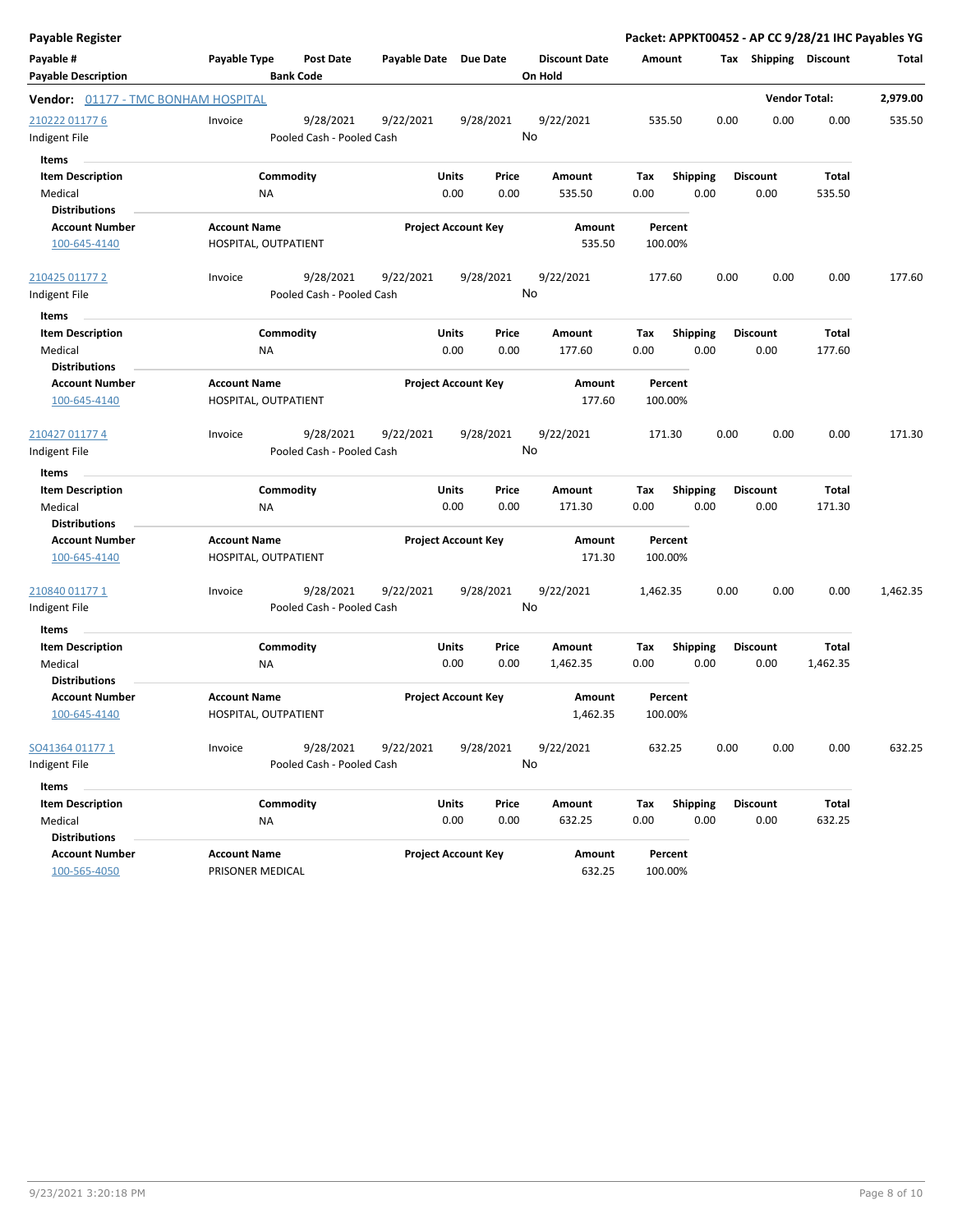## Payable Summary

| Type    | Count               | Gross    | Tax  | <b>Shipping</b> | <b>Discount</b> | Total    | <b>Manual Payment</b> | Balance  |
|---------|---------------------|----------|------|-----------------|-----------------|----------|-----------------------|----------|
| Invoice | 28                  | ó.171.99 | 0.00 | 0.OC            | 0.00            | 6,171.99 | 0.00                  | 6.171.99 |
|         | <b>Grand Total:</b> | 6,171.99 | 0.00 | 0.00            | 0.00            | 6,171.99 | 0.00                  | 6,171.99 |